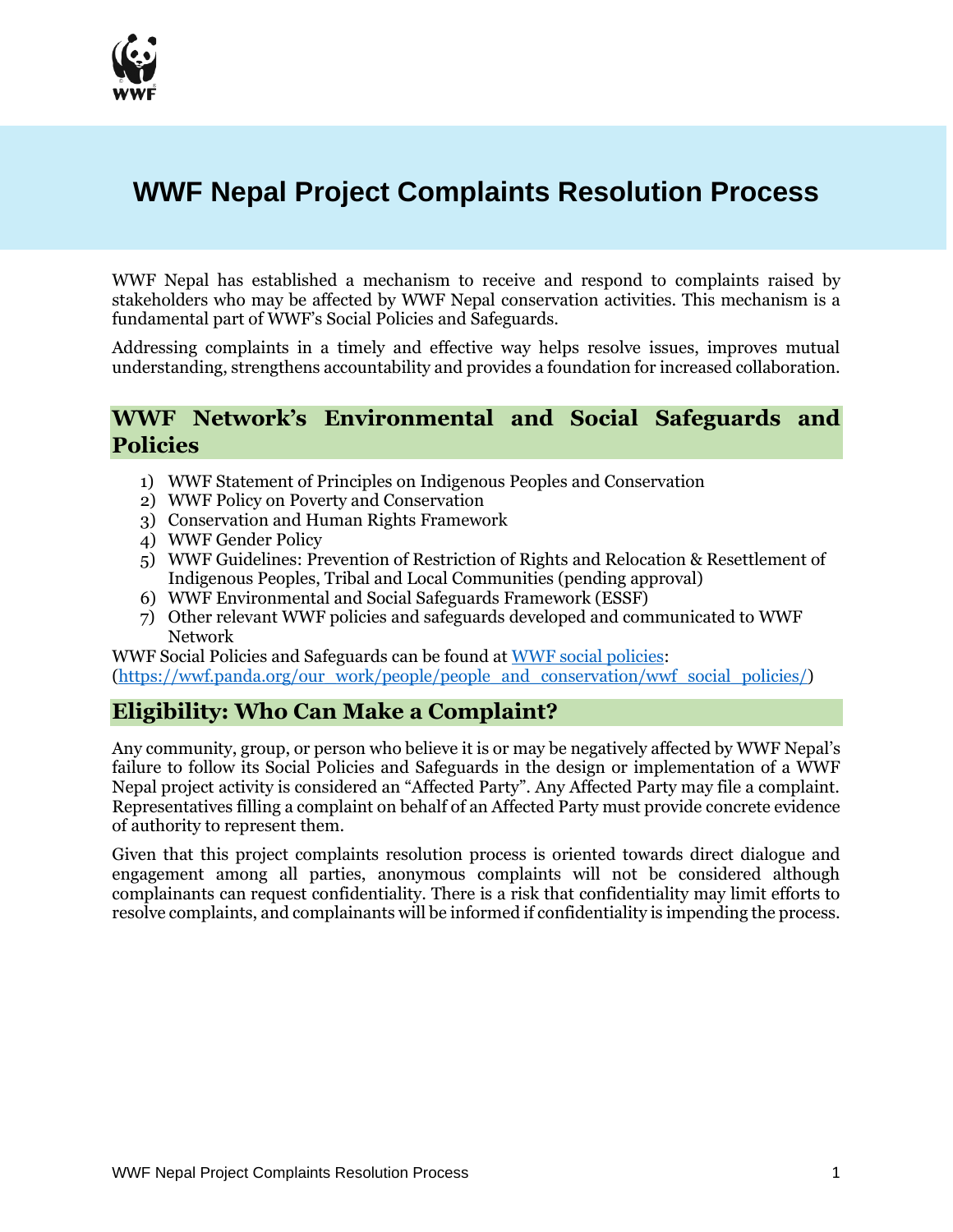

# **Complaint Filing Process**

The WWF Nepal Complaints Resolution Process is overseen by a team in WWF Nepal Office in Kathmandu. Complaints should be directed to any of the following means:

Email: [projectcomplaint@wwfnepal.org](mailto:projectcomplaint@wwfnepal.org)

Website: [https://wwfus.ethicspoint.com](https://wwfus.ethicspoint.com/)

Post: Project Complaints, PO Box 7660, Baluwatar, Kathmandu, Nepal.

The complaints should include the following information:

- Complainant's name and contact information
- If not filed directly by the complainant, proof that those representing the affected people have authority to do so
- The specific project or program of concern including location
- The harm that is or may be resulting from the complaint
- The relevant WWF social policy provision (if known)
- Any other relevant information or documents (e.g. date of event)
- Any actions taken so far (if any) to resolve the problem, including contact with WWF
- Proposed solution
- Whether confidentiality is requested (stating reason)

The complaint can be filed either in English, Nepali, or any of the local languages.

#### **Complaint Review Process**

**Step 1** - WWF Nepal Project Complaints Team will assess the eligibility of the complaint and provide a response as to whether or not it is eligible, in accordance with the above criteria (within 10 business days after receiving the complaint).

**Step 2** - If the complaint is eligible, the Project Complaint Team will come up with a plan and define a timeframe to investigate the complaint. The team will then communicate this information to the Affected Party (within 10 business days after the completion of step 1).

**Step 3** - The team will then investigate the matter, with additional technical support as needed, including support from the field offices. Based on the results, the team will then work with the affected parties to develop and implement an action plan and timeframe of steps required to resolve any issues identified.

**Step 4** - A summary of the complaint raised, actions taken, conclusions reached, follow up plan and timeframe for completion will be documented and communicated as agreed between the parties. WWF Nepal will facilitate support to further clarify, assess, and resolve issues raised as needed, including if appropriate, engaging input from outside experts.

#### **Monitoring**

Agreed action plans will establish timeframes for regular process monitoring towards resolution of the complaint. The Project Complaints Team will coordinate the monitoring by organizing periodic checks – bringing together the affected parties and relevant technical advisors for meetings or other communication on the status of action plans, until they are completed. WWF Nepal will assess the effectiveness of this complaint resolution process on an annual basis, and identify any needs for improvement.